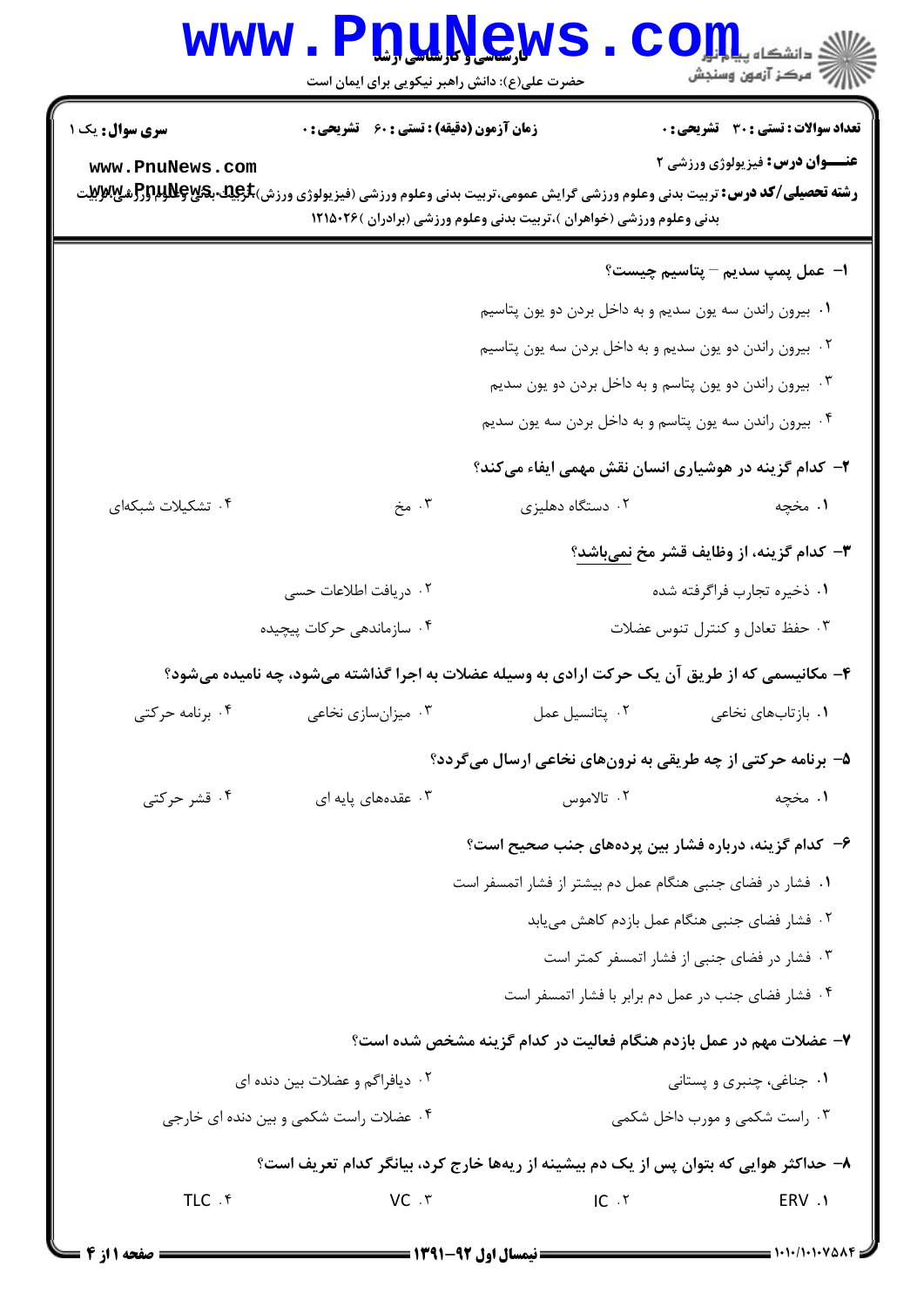|                                                     | <b>WWW .</b><br><b>D'ANGW</b><br>حضرت علی(ع): دانش راهبر نیکویی برای ایمان است         |                                                                                         | $\text{COLL}$ دانشگاه پیا $\text{COL}$<br>رُ⁄ کرڪز آزمون وسنڊش                |
|-----------------------------------------------------|----------------------------------------------------------------------------------------|-----------------------------------------------------------------------------------------|-------------------------------------------------------------------------------|
| <b>سری سوال :</b> ۱ یک<br>www.PnuNews.com           | <b>زمان آزمون (دقیقه) : تستی : 60 ٪ تشریحی : 0</b>                                     | بدنی وعلوم ورزشی (خواهران )،تربیت بدنی وعلوم ورزشی (برادران )۲۲۵۰۲۶ ا                   | تعداد سوالات : تستى : 30 قشريحى : 0<br><b>عنـــوان درس:</b> فیزیولوژی ورزشی ۲ |
|                                                     |                                                                                        | ۹– بر طبق قانون فیک مقدار انتقال گاز در بافتها با کدام عامل زیر رابطه معکوس دارد؟       |                                                                               |
| $P - P$ $\cdot$ $\hat{r}$                           | $D \cdot \tilde{v}$                                                                    | $T \cdot Y$                                                                             | $A \cdot \mathbf{A}$                                                          |
|                                                     |                                                                                        | ∙ا− کدام عامل زیر باعث انتقال منحنیD2 - Hb به سمت چپ میشود؟                             |                                                                               |
|                                                     | ۰۲ افزایش حرارت                                                                        |                                                                                         | ۰۱ کاهش PH                                                                    |
|                                                     | ۰۴ افزایش فشار سهمی اکسیژن                                                             |                                                                                         | ۰۳ افزایش فشار سهمی CO2                                                       |
|                                                     |                                                                                        | 11- به حداکثر هوایی که بتوان پس از یک بازدم به ریه ها وارد کرد چه گفته می شود؟          |                                                                               |
|                                                     | ۰۲ ظرفیت حیاتی                                                                         |                                                                                         | ۰۱ ظرفیت کل ریه                                                               |
|                                                     | ۰۴ ظرفيت باقيمانده عملي                                                                |                                                                                         | ۰۳ ظرفیت دمی                                                                  |
|                                                     |                                                                                        | <b>۱۲</b> - تغییرات تهویه ریوی با شروع تمرین با شدت بار ثابت زیر بیشینه به چه صورت است؟ |                                                                               |
|                                                     | ۰۲ افزایش ناگهانی- یکنواختی                                                            |                                                                                         | ٠١ افزايش ناگهاني- يكنواختي- كاهش تدريجي                                      |
|                                                     | ۰۴ افزایش تدریجی- یکنواختی                                                             |                                                                                         | ۰۳ افزایش ناگهانی- افزایش تدریجی- یکنواختی                                    |
|                                                     |                                                                                        | ۱۳- کدام یک از اسید های آلی زیر از سوخت وساز چربیها حاصل میشود؟                         |                                                                               |
| ۰۴ اسید فسفوریک                                     | ۰۳ اسید نوکلئیک                                                                        | ٠٢ اسيد لاكتيک                                                                          | ٠١ اسيد استيک                                                                 |
|                                                     |                                                                                        | ۰۱۴ اولین خط دفاع در مقابل تغییر PH هنگام ورزش در کجا قرار دارد؟                        |                                                                               |
| ۰۴ کلیه ها                                          | ۰۳ داخل سلول ها                                                                        | ۰۲ مايع خارج سلولي                                                                      | ۰۱ خون                                                                        |
|                                                     | ۱۵– مقدار اسید لاکتیک در هنگام ورزش به کدامیک از عوامل زیر به میزان بیشتری بستگی دارد؟ |                                                                                         |                                                                               |
|                                                     | ۰۲ توده عضلانی و شدت فعالیت                                                            |                                                                                         | ۰۱ شدت و زمان فعالیت                                                          |
| ۰۴ شدت، زمان فعالیت ، توده عضلانی درگیر و نوع تغذیه |                                                                                        |                                                                                         | ۰۳ شدت، زمان فعالیت و توده عضلانی در گیر                                      |
|                                                     |                                                                                        |                                                                                         | ۱۶- کدام یک از تامپونهای زیر، داخل سلولی میباشد؟                              |
| ۰۴ تهویه جبرانی                                     | ۰۳ تامپونهای فسفات                                                                     | ۰۲ پروتئین های خون                                                                      | ۰۱ هموگلوبين                                                                  |
|                                                     |                                                                                        |                                                                                         |                                                                               |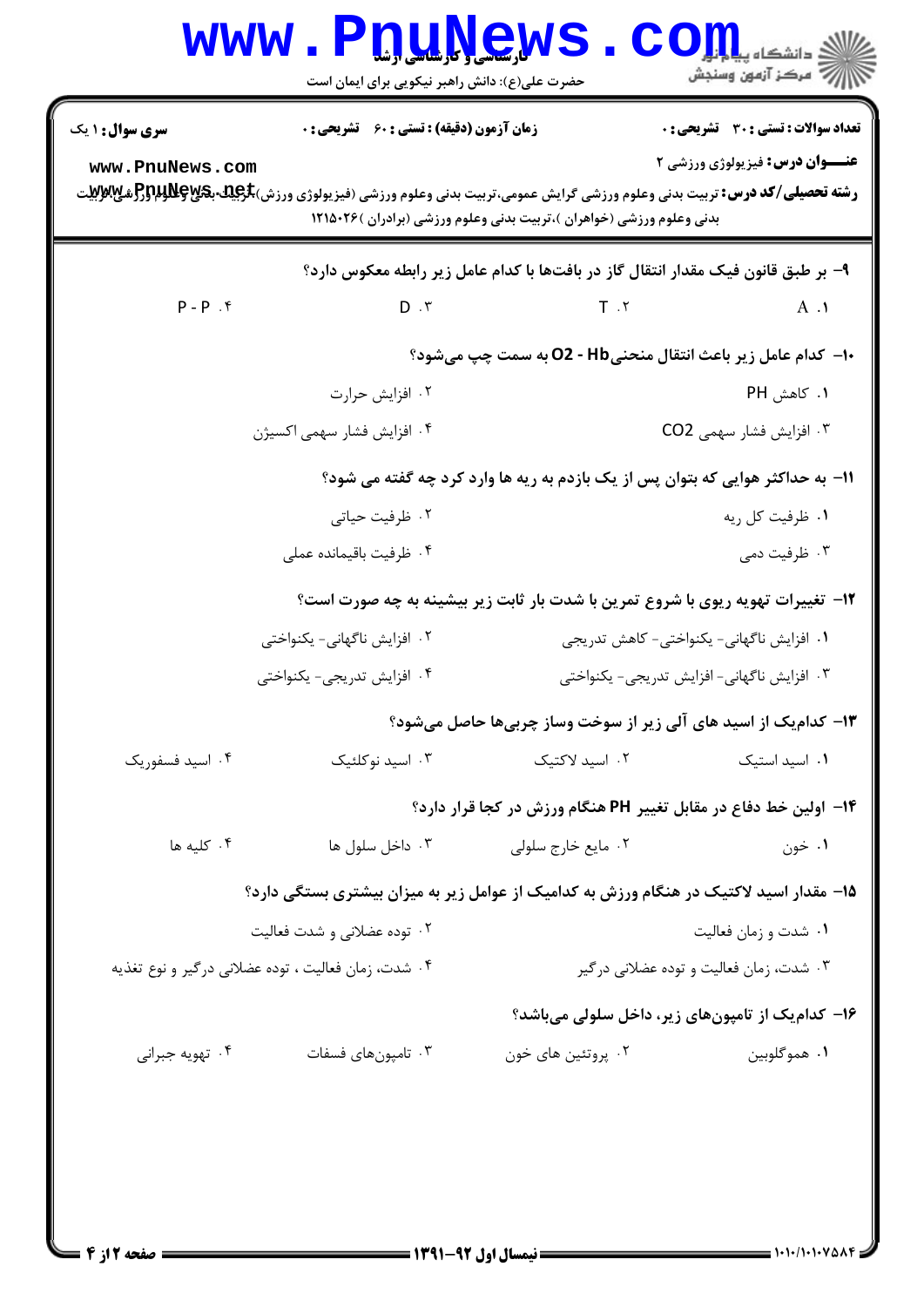| <b>WWW</b>                                                                                                                                         | <u>U.Nev</u><br>حضرت علی(ع): دانش راهبر نیکویی برای ایمان است |                                                                                                       | دانشگاه پ <b>یا ب<mark>ا</mark> وا</b><br><i>[[7</i> ] مرڪز آزمون وسنڊش |
|----------------------------------------------------------------------------------------------------------------------------------------------------|---------------------------------------------------------------|-------------------------------------------------------------------------------------------------------|-------------------------------------------------------------------------|
| <b>سری سوال :</b> ۱ یک                                                                                                                             | <b>زمان آزمون (دقیقه) : تستی : 60 ٪ تشریحی : 0</b>            |                                                                                                       | <b>تعداد سوالات : تستی : 30 ٪ تشریحی : 0</b>                            |
| www.PnuNews.com                                                                                                                                    |                                                               |                                                                                                       | <b>عنـــوان درس:</b> فیزیولوژی ورزشی ۲                                  |
| <b>رشته تحصیلی/کد درس:</b> تربیت بدنی وعلوم ورزشی گرایش عمومی،تربیت بدنی وعلوم ورزشی (فیزیولوژی ورزش) <del>با</del> و <b>ید.پگیلپولیلبوتی</b><br>. |                                                               | بدنی وعلوم ورزشی (خواهران )،تربیت بدنی وعلوم ورزشی (برادران )۲۲۵۰۲۶                                   |                                                                         |
|                                                                                                                                                    |                                                               | ۱۷– زمانیکه دمای هوای محیط بالاست، کدام عامل زیر در میزان دفع گرما از طریق تبخیر نقش بسیار مهمی دارد؟ |                                                                         |
|                                                                                                                                                    |                                                               |                                                                                                       | ۰۱ رطوبت نسبی                                                           |
|                                                                                                                                                    |                                                               |                                                                                                       | ۰۲ جریانهای هدایتی اطراف بدن                                            |
|                                                                                                                                                    |                                                               |                                                                                                       | ۰۳ سطح پوستی که در مجاورت محیط قرار دارد                                |
|                                                                                                                                                    |                                                               | ۰۴ جریانهای هدایتی اطراف بدن و سطح پوستی که در مجاورت محیط قرار دارد                                  |                                                                         |
|                                                                                                                                                    |                                                               | ۱۸– کدامیک از راههای دفع گرما، مهمترین نقش را هنگام تمرین در محیط معتدل ایفاء میکند؟                  |                                                                         |
| ۰۴ تبخير                                                                                                                                           | ۰۳ هدایت                                                      | ۰۲ انتقال                                                                                             | ۰۱ تشعشع                                                                |
| 19- هنگام فعالیت یکنواخت افزایش حرارت درونی با کدام عامل رابطه مستقیم دارد؟                                                                        |                                                               |                                                                                                       |                                                                         |
|                                                                                                                                                    | ۰۲ مدت فعالیت                                                 |                                                                                                       | ٠١. شدت فعاليت                                                          |
|                                                                                                                                                    | ۰۴ مدت فعالیت و دمای محیطی                                    |                                                                                                       | ۰۳ دمای محیطی                                                           |
|                                                                                                                                                    |                                                               | <b>۲۰</b> - چرا خانمها نسبت به آقایون تحمل کمتری برای فعالیت در محیط گرم دارند؟                       |                                                                         |
|                                                                                                                                                    |                                                               |                                                                                                       | ۰۱ تعریق و درصد چربی بیشتر                                              |
|                                                                                                                                                    |                                                               |                                                                                                       | ۰۲ تبخیر کمتر و درصد چربی بیشتر                                         |
|                                                                                                                                                    |                                                               |                                                                                                       | ۰۳ تعریق کمتر و درصد چربی بیشتر                                         |
|                                                                                                                                                    |                                                               | ۰۴ تطابق فیزیولوژیکی کمتر، درصد چربی بیشتر و تبخیر کمتر                                               |                                                                         |
|                                                                                                                                                    |                                                               | <b>۲۱</b> - سازگاری با گرما چه تغییر فیزیولوژیکی به وجود میآورد؟                                      |                                                                         |
|                                                                                                                                                    | ۰۲ تعریق کمتر                                                 |                                                                                                       | ۰۱ تعریق دیر رس هنگام فعالیت                                            |
|                                                                                                                                                    | ۰۴ افزایش حجم پلاسما و تعریق کمتر                             |                                                                                                       | ۰۳ کاهش در میزان دفع الکترولیتها در عرق                                 |
|                                                                                                                                                    |                                                               | ۲۲– اکسیژن مصرفی بیشینه کدامیک از افراد زیر مقدار کمتری است؟                                          |                                                                         |
|                                                                                                                                                    | ۰۲ اسکیبازان صحرایی زن                                        |                                                                                                       | ۰۱ اسکیبازان صحرایی مرد                                                 |
|                                                                                                                                                    | ۰۴ دوندگان استقامت زن                                         |                                                                                                       | ۰۳ دوندگان استقامت مرد                                                  |
|                                                                                                                                                    |                                                               | ٢٣- طبق تحقيقات كلسيوروس و همكاران، چند درصد تغييرات اكسيژن مصرفي بيشينه ناشي از عوامل ژنتيكي است؟    |                                                                         |
| ۹۳ ۰۴ درصد                                                                                                                                         | ۸۰ ۸۰ درصد                                                    | ۰۲ - ۴۰ الي ۶۰ درصد                                                                                   | ۰۹ درصد                                                                 |
|                                                                                                                                                    |                                                               |                                                                                                       |                                                                         |